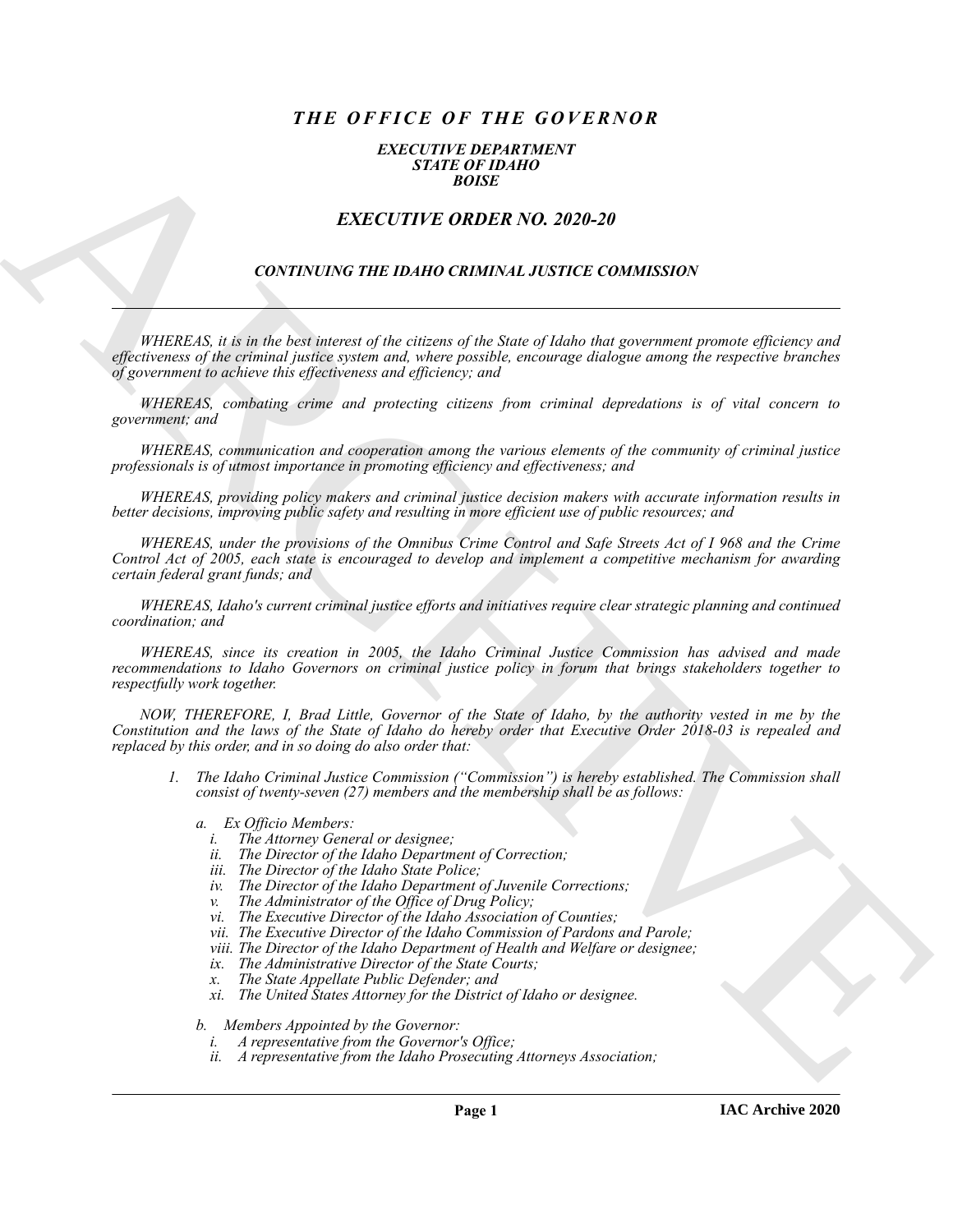#### *OFFICE OF THE GOVERNOR Executive Order No. 2020-20* **Continuing the Idaho Criminal Justice Commission**

- *iii. A representative from the Idaho Sheriffs ' Association;*
- *iv. A representative from the Idaho Chiefs of Police Association;*
- *v. A representative from the Idaho State Department of Education;*

*vi. Three (3) citizens at large, with special consideration given to individuals with experience or education related to the Mission of the Idaho Criminal Justice Commission, and/or those individuals representing tribal or other underrepresented communities in Idaho; and*

*vii. A representative serving on the Idaho Public Defense Commission or the Executive Director.*

- *c. Members Appointed by Other Officials:*
	- *i. Two (2) members from the Idaho Senate appointed by the President Pro Tempore;*
	- *ii. Two (2) members from the Idaho House of Representatives appointed by the Speaker of the House; and*
	- *iii. Three (3) representatives from the Idaho judiciary appointed by the Chief Justice, with at least one (1) representative being a district judge and at least one (1) representative being a magistrate judge*
- *2. The Commission members representing the judiciary and the United States Attorney for the District of Idaho or designee will serve in a nonvoting, advisory capacity.*
- *3. Any designees authorized by this order must be-from the same office or agency as the Commission member. Ex-officio members, unless expressly allowed by this order to select a designees their office or agency, may not allow a designee to vote in their stead.*
- *4. All Commission members appointed by the Governor serve at the pleasure of the Governor and vacancies among Commission members with a term-fixed by this order shall refilled in the same manner as the original appointment and-for the duration of the unexpired term.*
- *5. The terms of all Commission members appointed by the Governor shall terminate on thirty-first day of January. The terms of all Commission members appointed by the Governor shall before four (4) years, except the citizens at large, whose terms shall before two (2) years.*
- Exercisive Orthogona control the United Scattering the United Scattering of the Commutation of the Commutation of the Commutation of the Commutation of the Commutation of the Commutation of the Commutation of the Commutat *6. The Chair of the Commission shall be appointed by the Governor to serve at the pleasure of the Governor. A Vice-Chair shall be selected annually by the members of the Commission. The term of office of the Vice-Chair shall be one (1) year. The Chair may succeed himself as approved by the Governor and the Vice-Chair may succeed himself as approved by the Commission.*
	- *7. The Commission shall receive administrative staff support from the State agencies represented on the Commission.*
	- *8. The Commission will meet no less than-four (4) times annually.*
	- *9. The Commission may appoint subcommittees consistent with the needs of the Commission to address-pertinent issues that merit more in-depth consideration.*
	- *10. Commission members will serve without compensation or reimbursement for expenses, including related travel and per diem to attend Commission meetings.*
	- *11. The purpose of the Commission shall be to-provide policy-level direction and to-promote efficient and effective use of resources, based on a data- driven approach and evidenced- based practices, for matters related to the State 's criminal justice system. To that end it shall:*
		- *a. Identify critical challenges facing the criminal justice system and recommend strategies to resolve them by;*
		- *b. Developing and adopting a three-year strategic plan to be reviewed annually;*
		- *c. Analyzing the long-range needs of the criminal justice system;*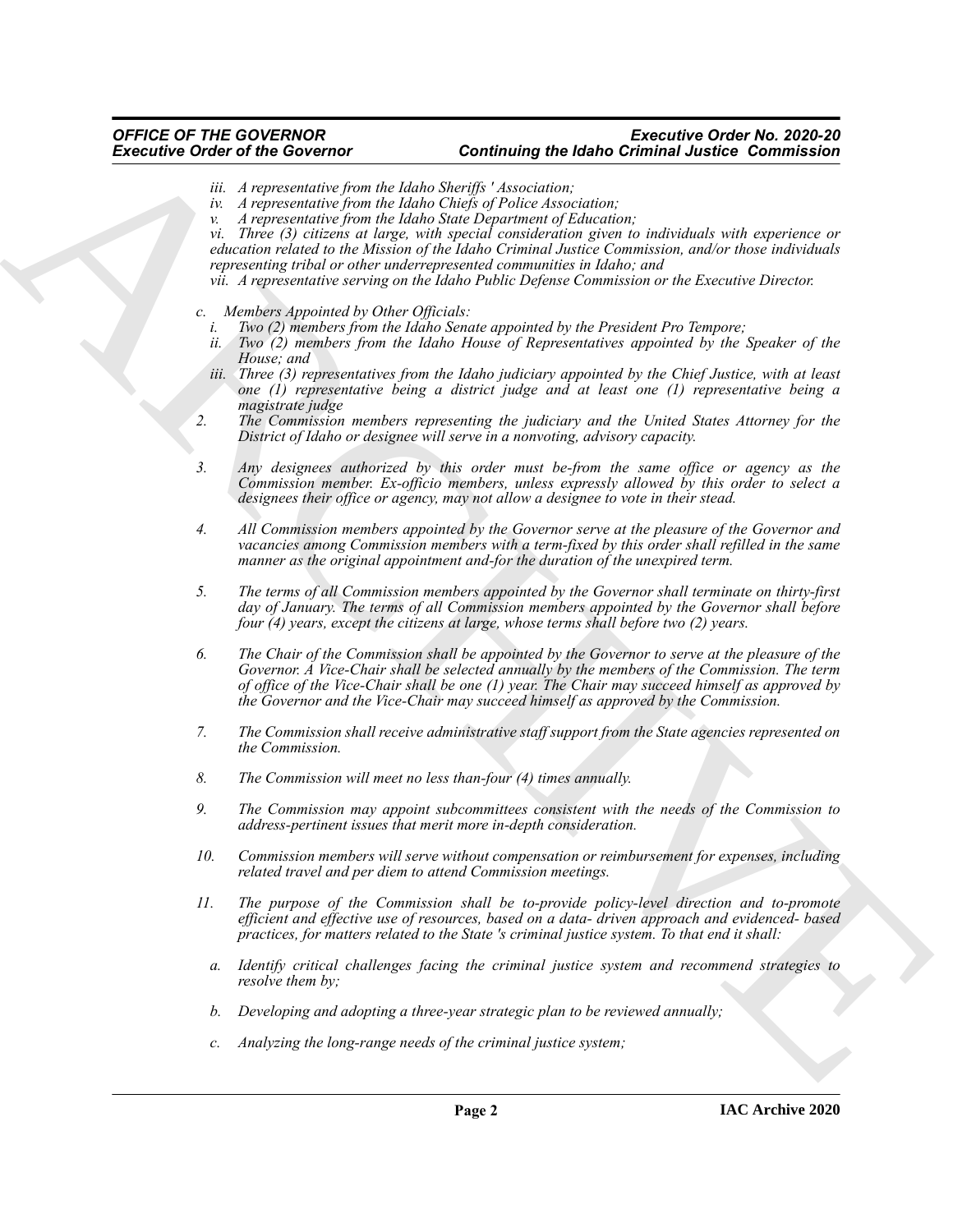- *d. Assessing the cost-effectiveness, return on investment and performance measures of the use of State and local-funds in the criminal justice system;*
- *e. Reviewing data and reporting relating to Idaho's implementation of the Justice Reinvestment Act subsequent criminal justice reforms;*
- *f. Advise and develop recommendations for the Governor and the Legislature, when appropriate, nonpublic policy and strategies to improve the State 'criminal justice system;*
- *g. Review and evaluate criminal justice policies and proposed legislation to determine the impact on the State 'adult and juvenile justice systems;*
- *h. Promote communication among criminal justice professionals and the respective branches of State and local government to improve professionalism, create partnerships, and improve cooperation and coordination at all levels of the criminal justice system; and*
- *i. Research and evaluate evidenced-based practices and use-findings to influence decisions onpolicy.*
- Exercisive Crisis of the Governor of the convention of the Use Crisis of the Crisis of Constraints of the Crisis of Crisis of the Crisis of Crisis of Crisis of Crisis of Crisis of Crisis of Crisis of Crisis of Crisis of C *12. The Grant Review Council ("Council") shall be established under the Commission and is charged with disbursing federal grant funding appropriated under provisions of the Omnibus Crime Control and Safe Streets Act of 1968, as amended; of the Violence Against Women Act of 1994, and other such federal grant programs as may come within the purview of the Idaho State Police with the overall mission of enhancing the efficiency and effectiveness of the criminal justice system in Idaho.*
	- *a. The Council shall consist of thirteen (13) members of the Idaho Criminal Justice Commission for the purpose of assisting the Idaho State Police in its distribution of grant funds. The Council membership shall be as follows:*
	-
	- *i. The Attorney General or designee; The Administrative Director of the State Courts;*
	- *iii. The Director of the Idaho Department of Correction;*
	- *iv. The Director of the Idaho State Police;*
	- *v. The Director of the Idaho Department of Juvenile Corrections;*
	- *vi. The Administrator of the Office of Drug Policy;*
	- *vii. The Idaho State Appellate Public Defender;*
	- *viii. A representative from the Idaho Prosecuting Attorneys Association;*
	- *iv. The Executive Director of the Idaho Association of Counties;*
	- *x. Two (2) citizens at large;*
	- *xi. A representative from the Idaho Sheriffs 'Association; and*
	- *xii A representative from the Idaho Chiefs of Police Association.*
	- *b. In addition, the Council shall consist of the following seven (7) members appointed by the Chair of the Commission upon recommendation by the Commission:*
	- *i. A representative from the Idaho Council on Domestic Violence;*
	- *ii. A representative from a statewide advocacy agency;*
	- *iii. A prosecuting attorney;*
	- *iv. A representative from the juvenile justice system;*
	- *v. A representative from the misdemeanor probation system;*
	- *vi. A Chief of Police; and*
	- *vii. A Sheriff.*
	- *c. The Chair of the Council shall be appointed by vote of the members of the Council and shall serve a term of four (4) years. The Chair will report to the Commission not less than annually on the activities, actions, and decisions of the Council regarding the distribution of grant funds.*
	- *d. Each member of the Council shall be entitled to one vote in the matters before them.*